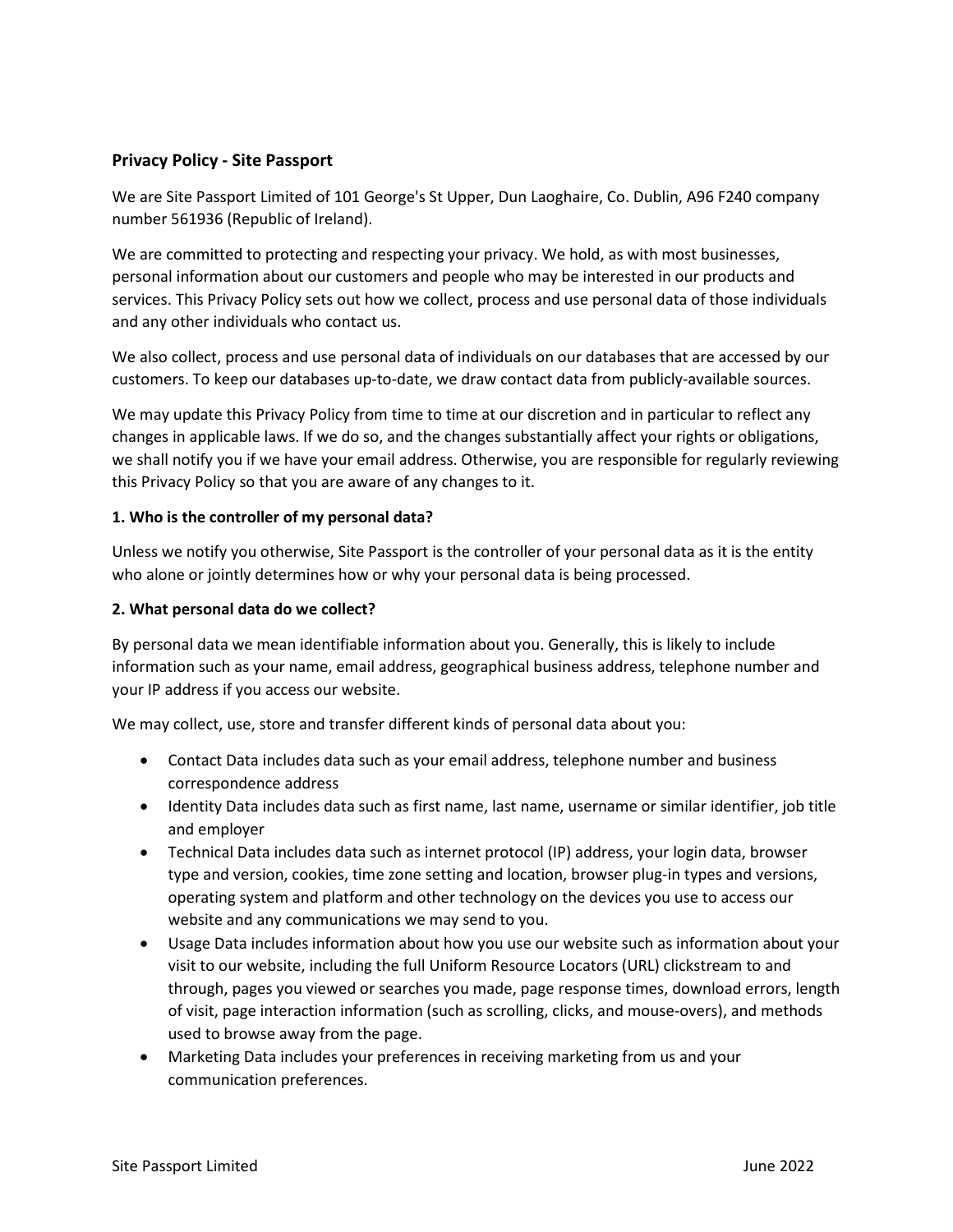- Financial Data includes any payment data we receive from you or from any third-party payment provider that we use.
- Geo Location Data includes data about your location when you are using our mobile app.

## **3. How do we collect your personal data?**

We use different methods to collect personal data from and about you, including:

#### Collection directly from you

Most of the personal data we process about you comes directly from you. You may give us your name and contact details when filling in forms or corresponding with us by email, phone, mail, in person or otherwise including when you: -

- subscribe to our services, products or email alerts, including any free trial;
- buy or express an interest in our products and services, including attending an event;
- use and interact with our website and/or mobile website;
- provide services to us;
- provide information to us about you, your company and colleagues
- apply to work with us;
- provide feedback or reviews to us, respond to a survey or questionnaire;
- fill in a form or sign up to receive marketing communications or newsletters from us;
- otherwise contact us including with queries, comments or complaints.

We shall process all such personal data in accordance with this Privacy Policy. Certain personal data is mandatory to be provided to us in order that we can fulfil your request and we will make this clear to you at the point of collection of the personal data.

All personal data that you provide to us must be true, complete and accurate. If you provide us with inaccurate or false data, and we suspect or identify fraud, we will record this, and we may also report this to the appropriate authorities.

#### Automatic collection

We automatically collect technical information when you use our website and our mobile website, for example: IP address, log-in data, browser type, time zone setting and location and plug-in types when you interact with our website or our mobile website. We also collect data through cookies. Please see our cookies policy for further information and details.

Depending on the settings on your device, when you use our website we may automatically collect your geo-location data to allow you to access particular functionality within the website.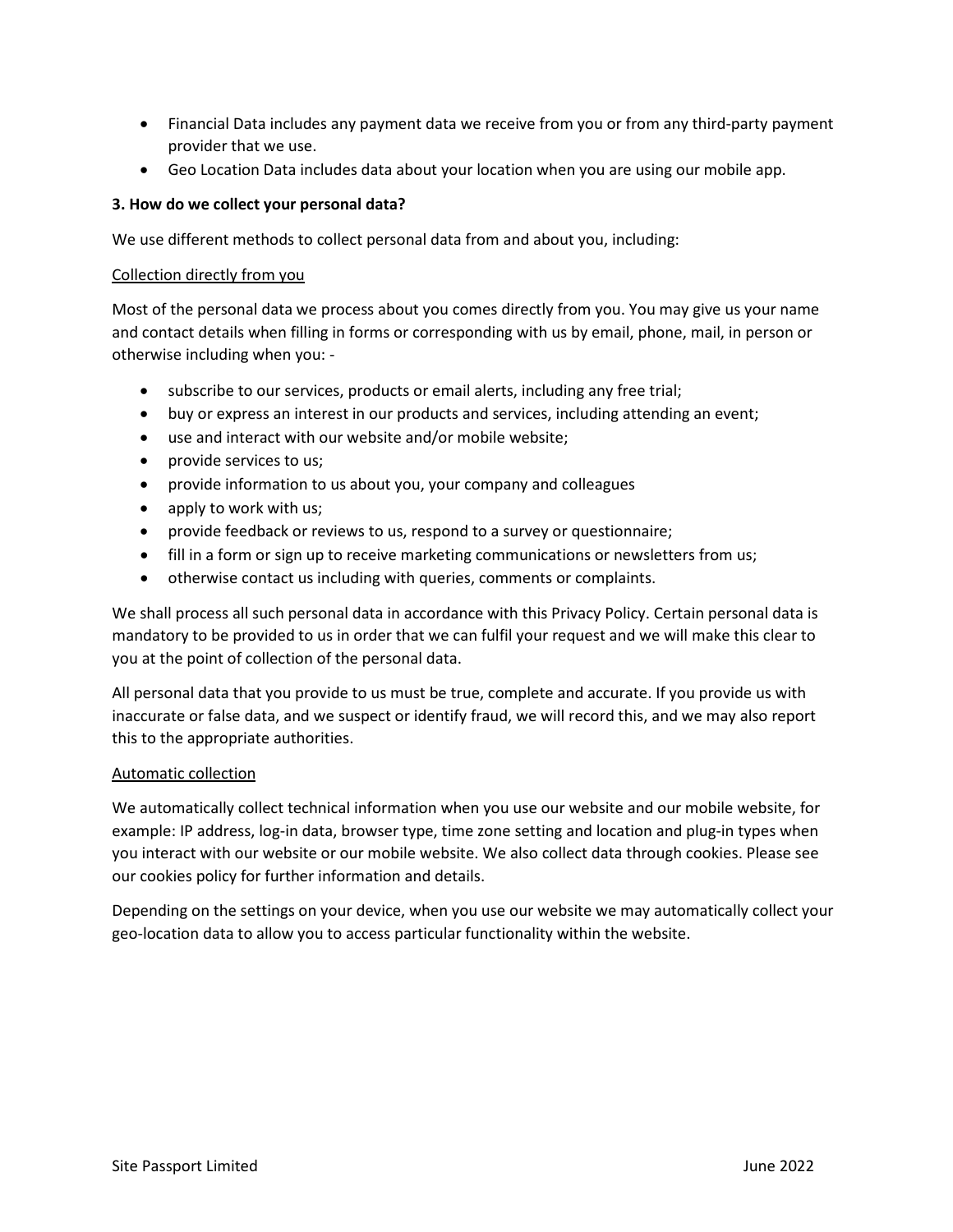## Collection from other sources

We may collect information about you from third parties and public sources (such as public databases and social media websites). This is to ensure we have accurate, up to date or necessary information for us to communicate with you or to provide the best possible service. The types of information we may collect includes personal details (including name, and other demographic data) and business contact information (including postal address and telephone numbers).

## **4. For which purposes and on which legal basis do we process your personal data?**

We will only use your personal data where we have a lawful basis to do so. The lawful purposes that we rely on under this Privacy Policy are:

- consent (where you choose to provide it);
- performance of our contract with you;
- compliance with legal requirements; and
- legitimate interests. When we refer to legitimate interests, we mean our legitimate business interests in the normal running of our business which do not materially impact your rights, freedom or interests.

We have set out below a description of all the ways we plan to use your personal data and which legal basis we rely on to do so. We have also identified what our legitimate interests are, where appropriate.

| Purpose                                              | Legal basis                                    |
|------------------------------------------------------|------------------------------------------------|
| Complying with legal requirements.                   | Necessary for the compliance with a legal      |
|                                                      | obligation to which we are subject.            |
| Managing our contractual relationship with you.      | Necessary for the performance of a contract to |
|                                                      | which you are a party.                         |
| Operating and managing our business operations       | Legitimate interest in ensuring the proper     |
| and/or improving our products, service and event     | functioning of our business operations.        |
| experience.                                          |                                                |
| Marketing or communicating information to you        |                                                |
| related to our products and services, unless you     |                                                |
| have objected to such processing, as further         |                                                |
| described in the section 4 "How do we use            | Legitimate interest in ensuring that we can    |
| personal data for direct marketing purposes?"        | conduct and increase our business.             |
| We may also share personal data with our             |                                                |
| affiliates for this purpose, as further described at |                                                |
| section 8 below.                                     |                                                |
| Sharing personal data with selected partners         | Legitimate interest in ensuring we can conduct |
| (including sponsors), as further described in        | and increase our business and those of our     |
| section 8 below.                                     | business partners.                             |
| Monitoring your use of our systems (including        |                                                |
| using technical tools to automatically monitor the   | Legitimate interest in ensuring network and    |
| use of our website and any websites and tools        | information security.                          |
| you use).                                            |                                                |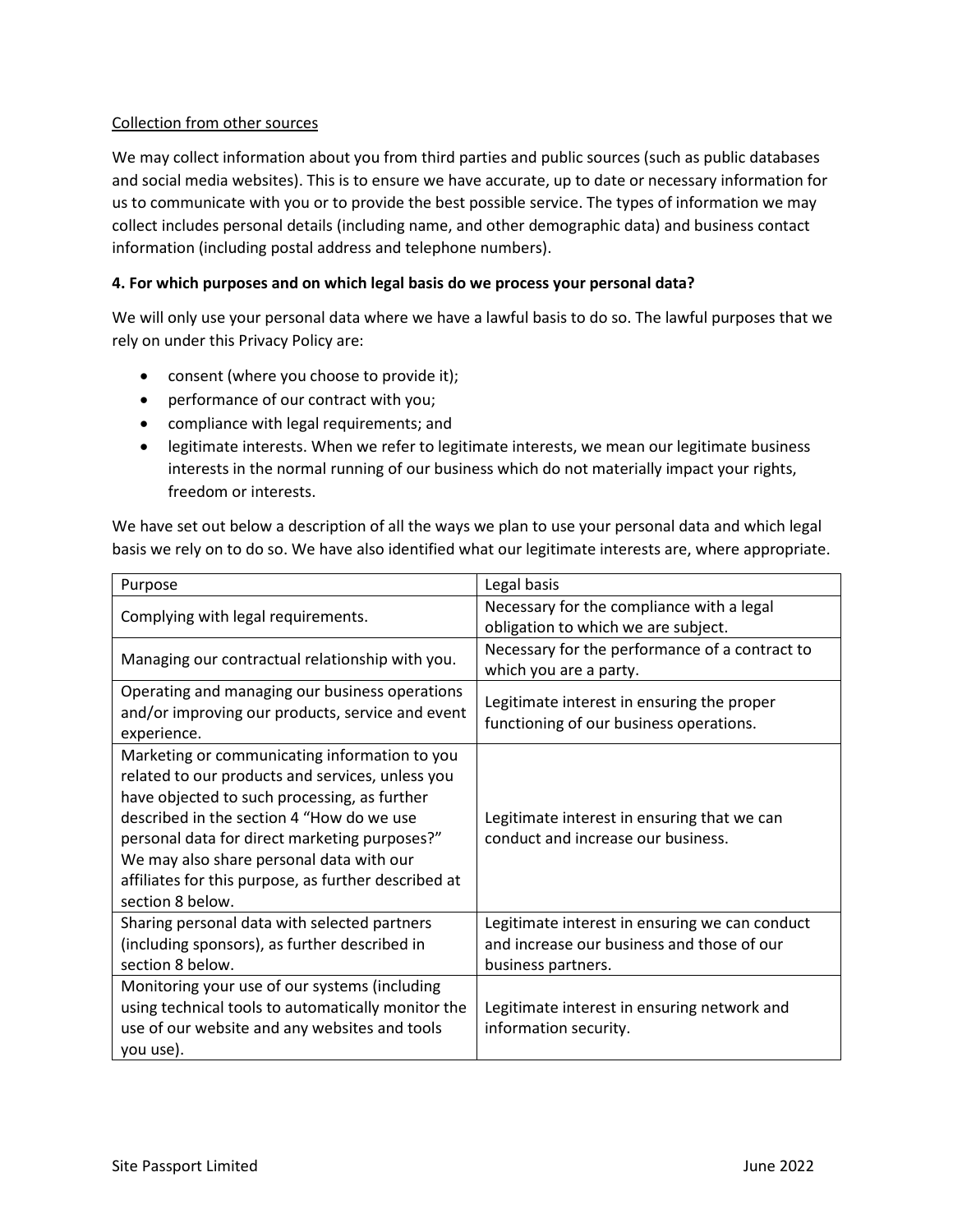| Improving the security and functioning of our<br>website or our mobile website, networks and<br>information.                                                                                                                                                                                                 | Legitimate interest in ensuring that you receive<br>an excellent user experience.     |
|--------------------------------------------------------------------------------------------------------------------------------------------------------------------------------------------------------------------------------------------------------------------------------------------------------------|---------------------------------------------------------------------------------------|
| Undertaking data analytics, i.e. applying analytics<br>to business operations and data to describe,<br>predict and improve business performance within<br>our business and/or to provide a better user<br>experience. (details on how we run analytics on<br>our website can be found in our cookie policy). | Legitimate interest in ensuring the proper<br>functioning of our business operations. |

## **5. How do we use personal data for direct marketing purposes?**

We may send you marketing communications to keep you up to date with our products and services, including those we think may be of interest to you.

#### Do we send targeted emails?

We send targeted electronic direct marketing to business contacts at our clients or other companies with whom we want to develop or maintain a business relationship in accordance with applicable marketing laws. Our electronic direct marketing typically includes web beacons, cookies, and similar technologies that allow us to know whether you open, read, or delete the message, and links you may click. When you click a link in an electronic direct marketing message, we will also use a cookie to log what pages you view and what content you download from our website or our mobile website, even if you are not registered at or signed into our site. Please see our Cookies Policy for further details.

## Do we maintain Customer Relationship Management (CRM) databases?

Like most companies, Site Passport uses customer relationship management (CRM) database technology to manage and track our marketing efforts. Our CRM databases include personal data belonging to business contacts at our clients and other companies with whom we already have a business relationship or want to develop one. The personal data used for these purposes includes relevant business information such as: contact data, publicly available information (e.g. board membership, published articles, press releases, your public posts on social media sites if relevant for business purpose), your responses to targeted electronic direct marketing (including web/mobile website activity following links from our e-mails), website activity of registered users of our website or our mobile website and other business information included by Site Passport professionals based on their personal interactions with you.

## Do we combine and analyse personal data?

We may combine data from publicly available sources, and from our different email, website, mobile website, and personal interactions with you (this includes information collected across our different websites such as our careers and corporate sites and information collected when you sign-up or log on to our website or our mobile website or connect to our website using your social media credentials). We combine this data to better assess your experience with Site Passport and to perform the other activities described throughout this privacy policy.

## What are your rights regarding marketing communications?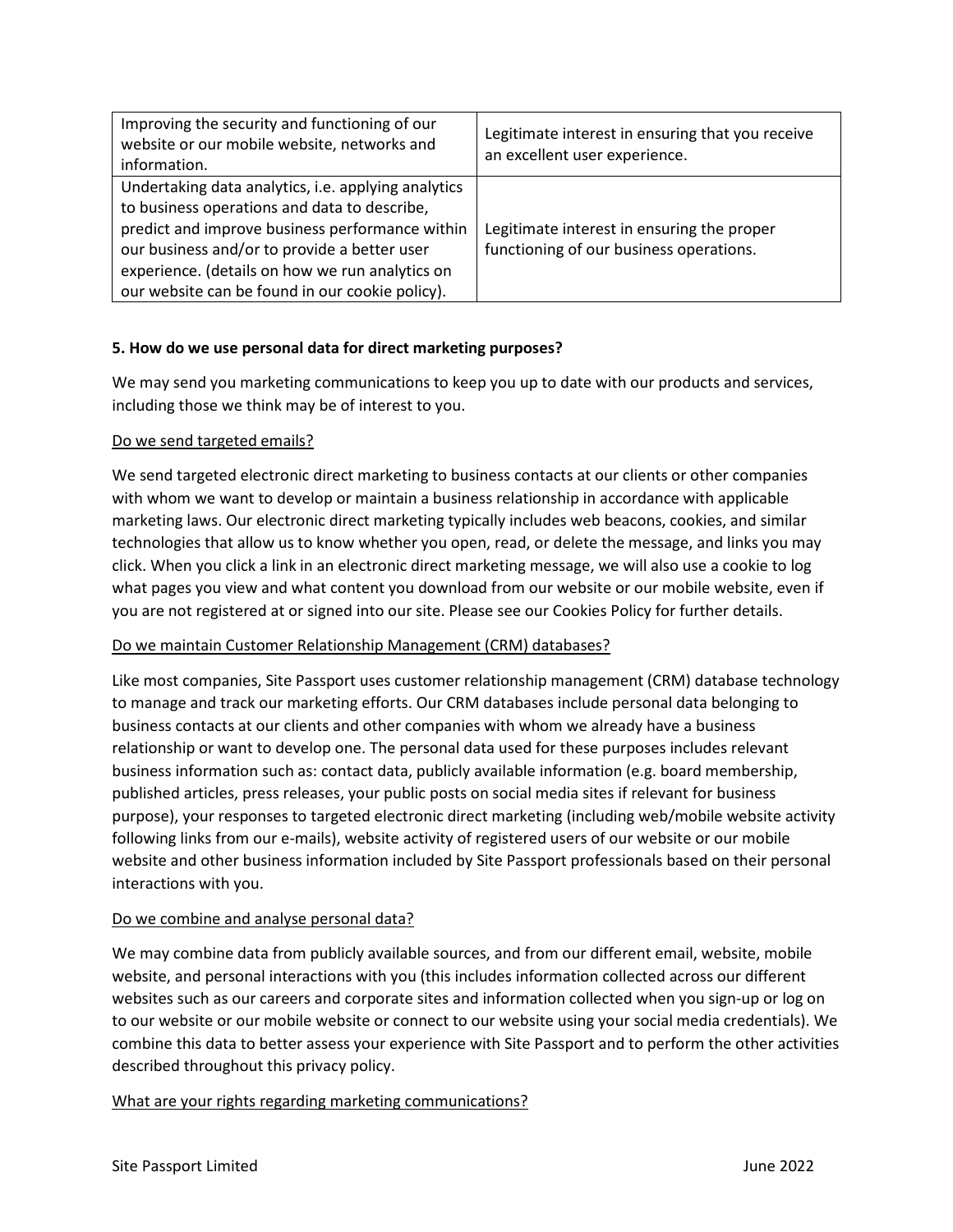You can elect to not receive marketing communications from us by, or by utilising opt-out mechanisms in emails we send to you. You can also object to receiving marketing communications or request that your personal data be removed from our CRM databases by contacting us at [contactus@sitepassport.ie.](mailto:contactus@sitepassport.ie)

## **6. What about sensitive data?**

We do not generally seek to collect sensitive data (also known as special categories of personal data) from individuals and we request that you please do not submit sensitive data to us. In the limited cases where we do seek to collect such data, we will do this in accordance with data privacy law requirements and/or ask for your consent.

The term "sensitive data" refers to the various categories of personal data including racial or ethnic origin, political opinions, religious, philosophical or other similar beliefs, membership of a trade union, physical or mental health, biometric or genetic data, sexual life or orientation.

#### **7. What about persons 18 or under?**

We are concerned to protect the privacy of children. We do not knowingly contact or collect information from persons under the age of 18. If you believe that we have received information pertaining to or from persons under the age of 18 please contact us at [contactus@sitepassport.ie.](mailto:contactus@sitepassport.ie) If we become aware that a person under the age of 18 has provided us with personal information, we will take steps to delete such information.

#### **8. Will we share your personal data with third parties?**

For our legitimate business interests to ensure we can conduct our business, we may share your personal data with members of our corporate group, our service providers, contractors and agents that we may appoint to perform functions on our behalf and in accordance with our instructions, including IT service providers, payment providers, marketing agencies, accountants, auditors and lawyers. We will provide our service providers, contractors and agents only with such of your personal data as they need to provide the service for us and if we stop using their services, we will request that they delete your personal data or make it anonymous within their systems.

If we may need to use your personal data to comply with any legal obligations, demands or requirements, for example, as part of anti-money laundering processes or to protect a third party's rights, property, or safety then in doing so, we may share your personal data with third party authorities and regulatory organisations and agencies.

If we choose to merge, sell assets, consolidate or restructure, finance, or sell all or a portion of our business by or into another company then the new owners and corporate group members may use your personal data in the same way that we do as set out in this Privacy Policy.

Before we share your personal data with any third parties, we take the necessary steps to ensure that your personal data will be given adequate protection in accordance with relevant data privacy laws.

## **9. How long will your personal data be retained by us?**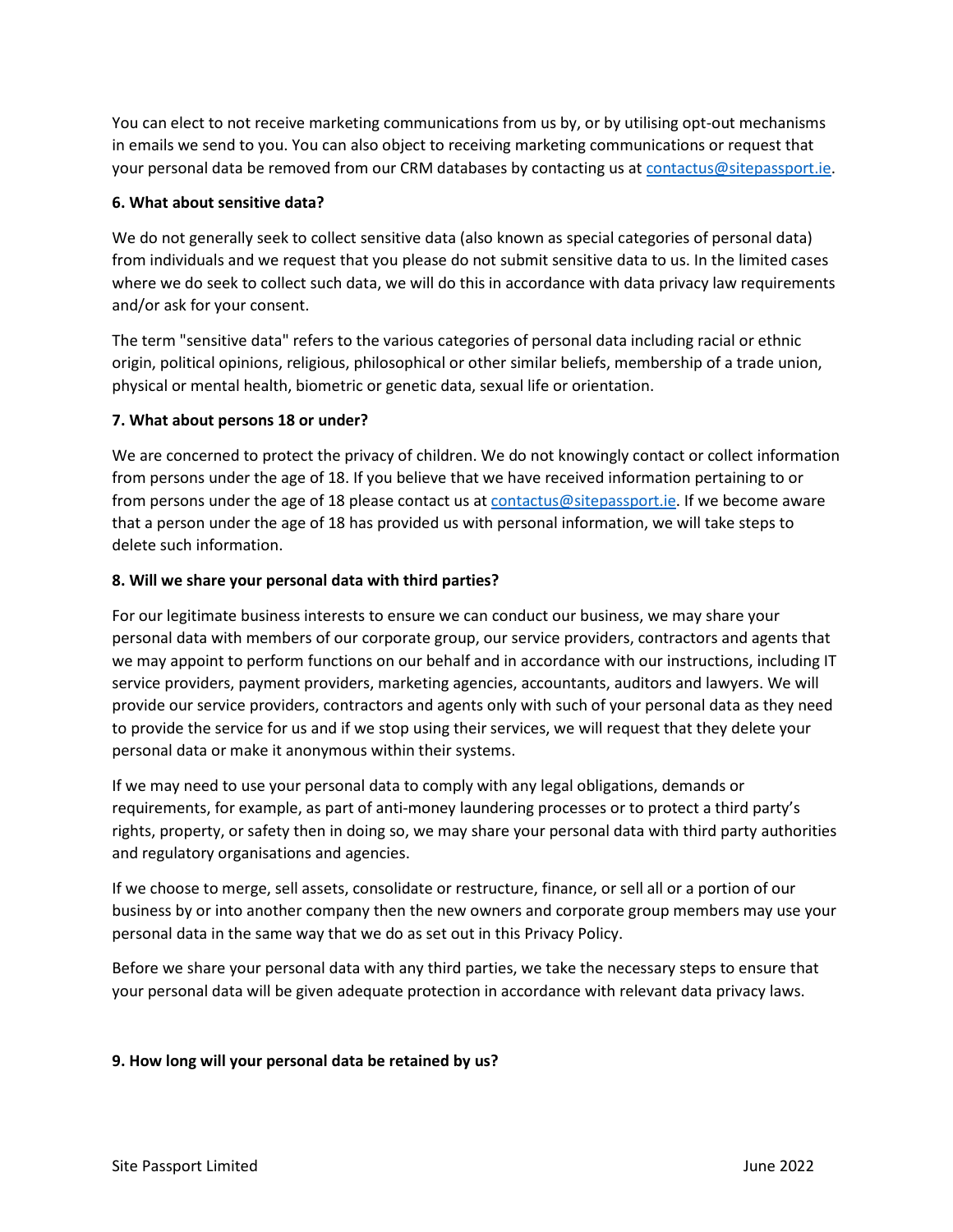We retain your information for no longer than necessary for the purpose for which it was collected. We maintain specific records management and retention policies and procedures, so that in determining how long your information will be stored, we will consider:

- the purpose(s) and use of your information both now and in the future;
- our global legal and contractual obligations; and
- what information we need to manage your relationship with us and to develop and deliver our products and services.

### **10. Do we transfer your data internationally?**

None of your personal data is stored outside of the EU.

Where your personal data is transferred outside Ireland, it will only be transferred to countries that have been identified as providing adequate protection for personal data or to a third party where we have approved transfer mechanisms in place to protect your personal data.

#### **11. Data security**

We maintain organisational, physical and technical security arrangements for all the personal data we hold. We have protocols, controls and relevant policies, procedures and guidance to maintain these arrangements taking into account the risks associated with the categories of personal data and the processing we undertake, including as appropriate:

- the ability to ensure the ongoing confidentiality, integrity, availability and resilience of processing systems and services;
- the ability to manage and transfer protected information among internal and external systems
- the ability to restore the availability and access to personal data in a timely manner in the event of a physical or technical incident; and

## **12. Which rights do you have with respect to the processing of your personal data?**

Under certain circumstances data subjects have rights under data protection laws in relation to their personal data including:

- request access to the personal data we process about you: this right entitles you to know whether we hold personal data about you and, if we do, to obtain information on and a copy of that personal data.
- request a rectification of your personal data: this right entitles you to have your personal data corrected if it is inaccurate or incomplete.
- object to the processing of your personal data: this right entitles you to request that Site Passport no longer processes your personal data.
- request the erasure of your personal data: this right entitles you to request the erasure of your personal data, including where such personal data would no longer be necessary to achieve the purposes. However, whilst we respect your right to be forgotten, we may still retain your personal data in accordance with applicable laws and when we respond to your request we shall notify you of any specific legal reasons that we have to retain your personal data.